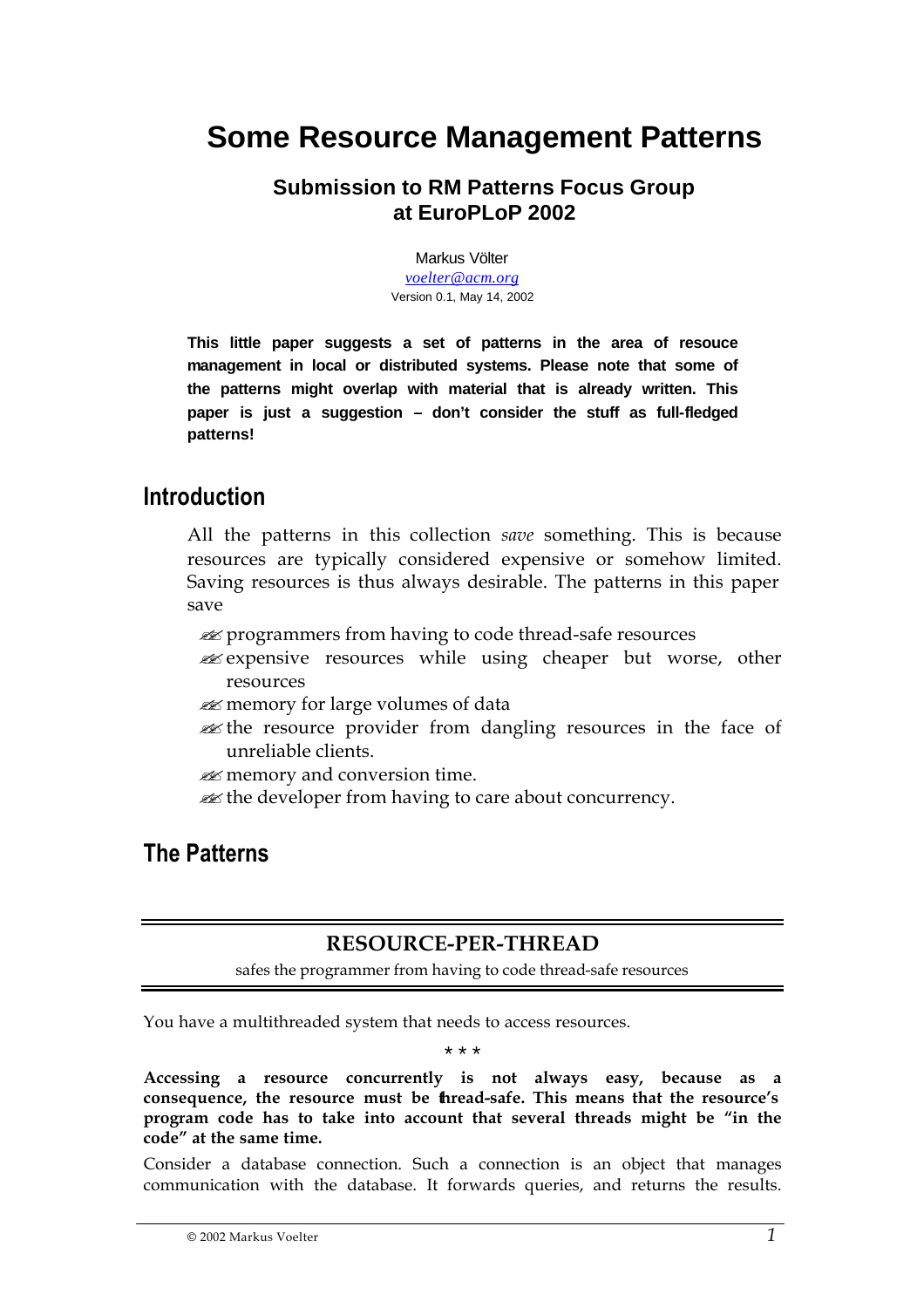Typically, it also needs to store the results for a while, until they are used by the client. If several clients use the connection at the same time, the connection must manage queries and store results for several clients.

Therefore:

**Instead of accessing** *one* **resource from several threads, provide each thread with a** *separate* **resource. Use pooled SELF-CONTAINED RESOURCES to make sure the allocation and deallocation protocol is safe from failing clients.** 

\* \* \*

Note that this of course only works well if the resource does not include global, shared state. Stateless resources such as services, connections, etc. are especially well suited. One the downside, using this patterns comes with some management overhead for pooling.

\* \* \*

*Typical examples are database connection pools. Another proninent example are stateless session EJBs, they are also pooled by the container.*

### **SWAPPING**

Saves expensive resources while using cheaper but worse, other resources

You have an environment with limted resources.

#### \* \* \*

**Usually, when keeping data in memory (or another expensive resource) you don't need all the data all the time. The data is typically not accessed all the time, there are "idle times" when the data is not really accessed, but the state needs to be preserved.**

Therefore:

**Swap data that occupies scarce resources to cheapter, but less optimal resources while the data is not actually accessed. Use proxies to reload the data when it is needed again. Use algorithms such as LRU to determine which portions of the data to swap out.**

\* \* \*

Swapping of course might have performance problems: the data has to be reloaded when it is accessed after it has been passivated. Also, a thread might have to run in the background to run the LRU (or other) algorithm.

\* \* \*

*Operating systems swap memory regions to hard disks. EJB application servers passivate stateful session beans to a hard disk.*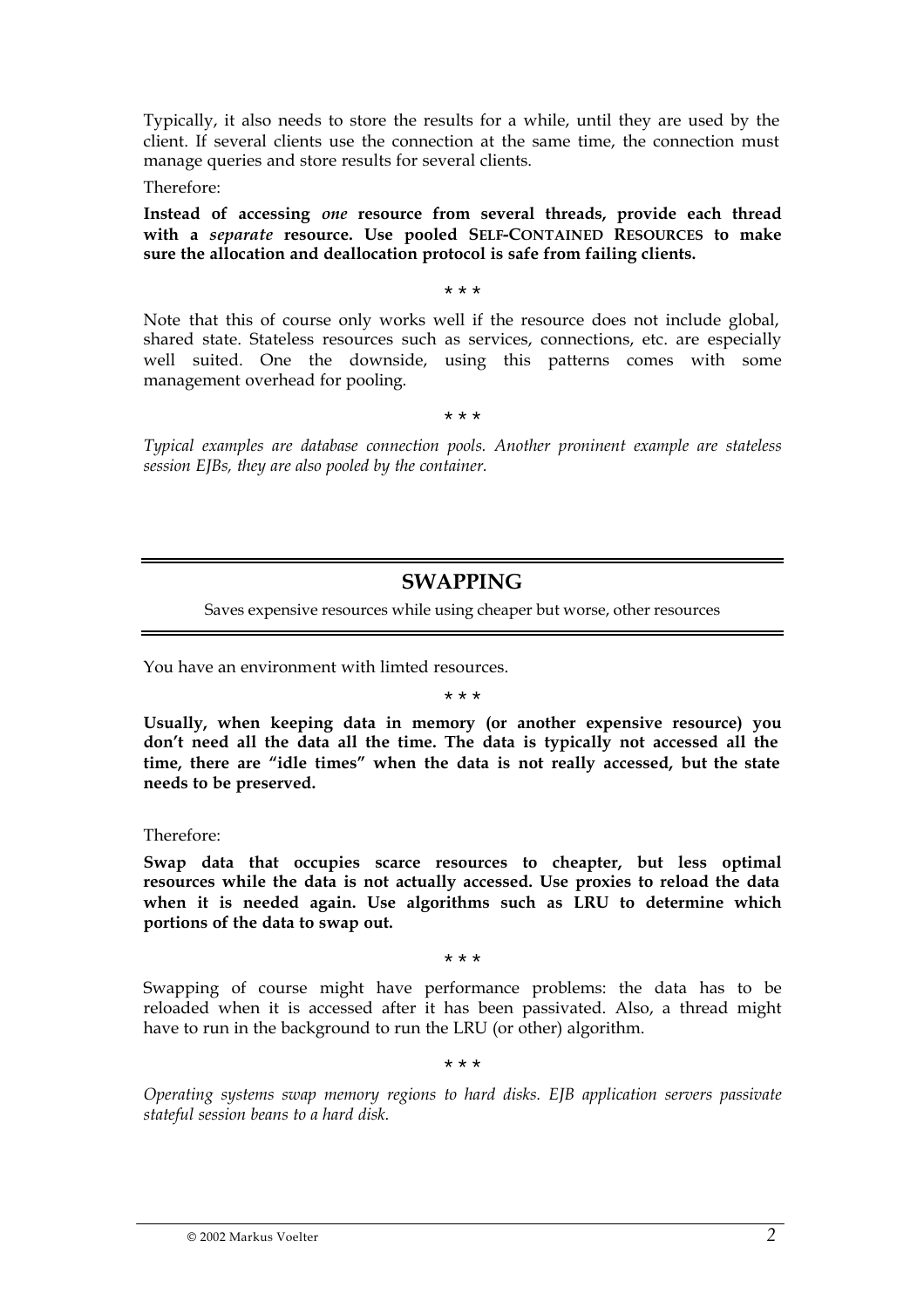### **STREAM + CALLBACK**

Safes memory!

You want to process large chunks of data.

\* \* \*

**When processing large chunks of data, you usually have the problem that it does not really fit into memory, and that it takes a lot of time to build the data structure in memory.** 

Consider an image processing application that processes high-resolution radiography data. Such images can easily have 50 to 100 megs of data. If you process one or several of these images, memory can become scarce.

Therefore:

**Don't load the the whole data at once. Instead, process the data in small bits, incrementally, and use a callback-based interface to integrate with the processing application**

\* \* \*

Memory requirements are significantly lower. However, the programmer API is perhaps not as nice as it could be otherwise, you may have to code your own state machine to keep track of history-dependent data (just compare DOM to  $SAX...$ 

\* \* \*

*The SAX interface for XML parsing uses this approach. There are several pipes and filters based image processing tools.*

### **SELF-CONTAINED RESOURCE**

Safes the resource provider from dangling resources in the face of unreliable clients.

A (resource) server provides rersouces to clients.

\* \* \*

**A resource server is responsible for efficient management of the resources it serves, and for the integrity of the managed set of resources. However, often the server runs into problems if the client does not behave well (doesn't stick to a defined API) or crashes.**

Consider a database connection pool. A client requests a connection from the pool, uses it, and when finished, returns it to the pool. There might be a *close()* operation that returns the connection to the pool (the resource server). However, if a client forgets to call *close()*, or crashes just before, the resource remains dangling – marked as "in use" but not really used any more.

Therefore:

**Make sure that the protocol of using resources is self-contained. This means, it works correctly also in the face of non-reliable, wrong, or crashing clients.**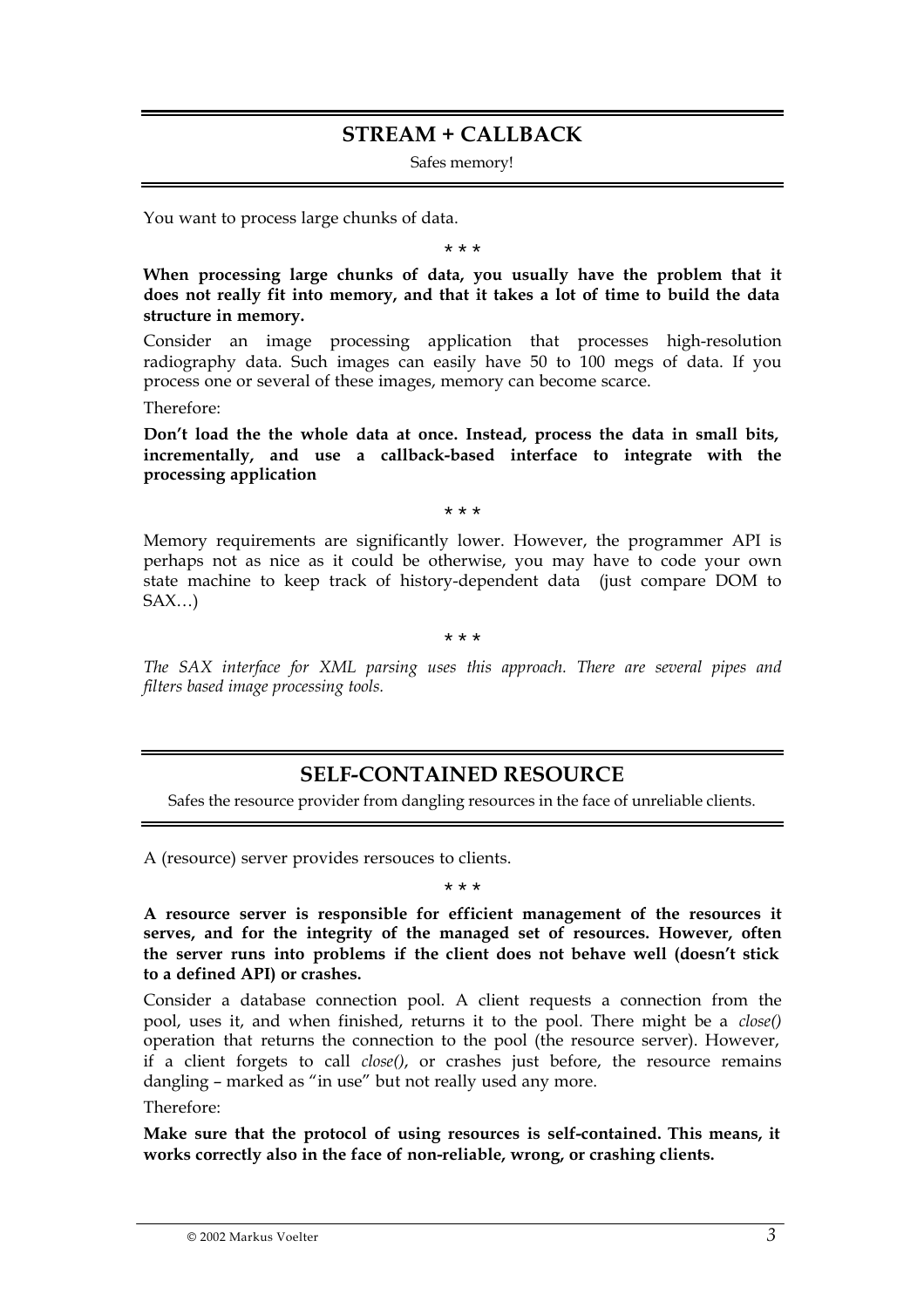\* \* \*

Using this pattern makes resource server significantly more reliable – but might also incur a performance hit.

\* \* \*

*Examples for this pattern are smart pointers in C++ (which release a resource once it runs out of scope) or leases, pings or heartbeats for resource management in distributed systems.*

### **AUTO-CONVERTING REFERENCE**

Safes memory and conversion time.

You use a reference to a resource which can have several representations.

\* \* \*

**Converting a resource from one representation to another one takes a lot of time and computing power. Keeping a resource in several representations costs money. Both solutions don't work in practice.**

Consider a data structure that also has an XML representation. This typically results in three different, but content-wise similar data structures: the native object representation, the DOM representation for the XML, and usually, the XML string. You should make sure that all versions are logically up to date, but that only those versions that are actually needed are really kept in memory at any time.

Therefore:

**Provide a specific reference (pointer) class to reference such a data structure. Provide accessor operations for all versions of the data, and convert to this version lazily, i.e. on demand when the resource is accessed.** 

As an advantage, there is only always the representation that's really needed in menory. On the downside, invoking a getter operation might take some time, because in the background, a format conversion could be triggered.

\* \* \*

\* \* \*

*I have used this pattern several times in XML based applications. I'm sure 2 others will have used it, too*  $\ll$ 

### **DELEGATED CONCURRENY**

Safes the developer from having to care about concurrency.

You need to access a resource concurrently.

\* \* \*